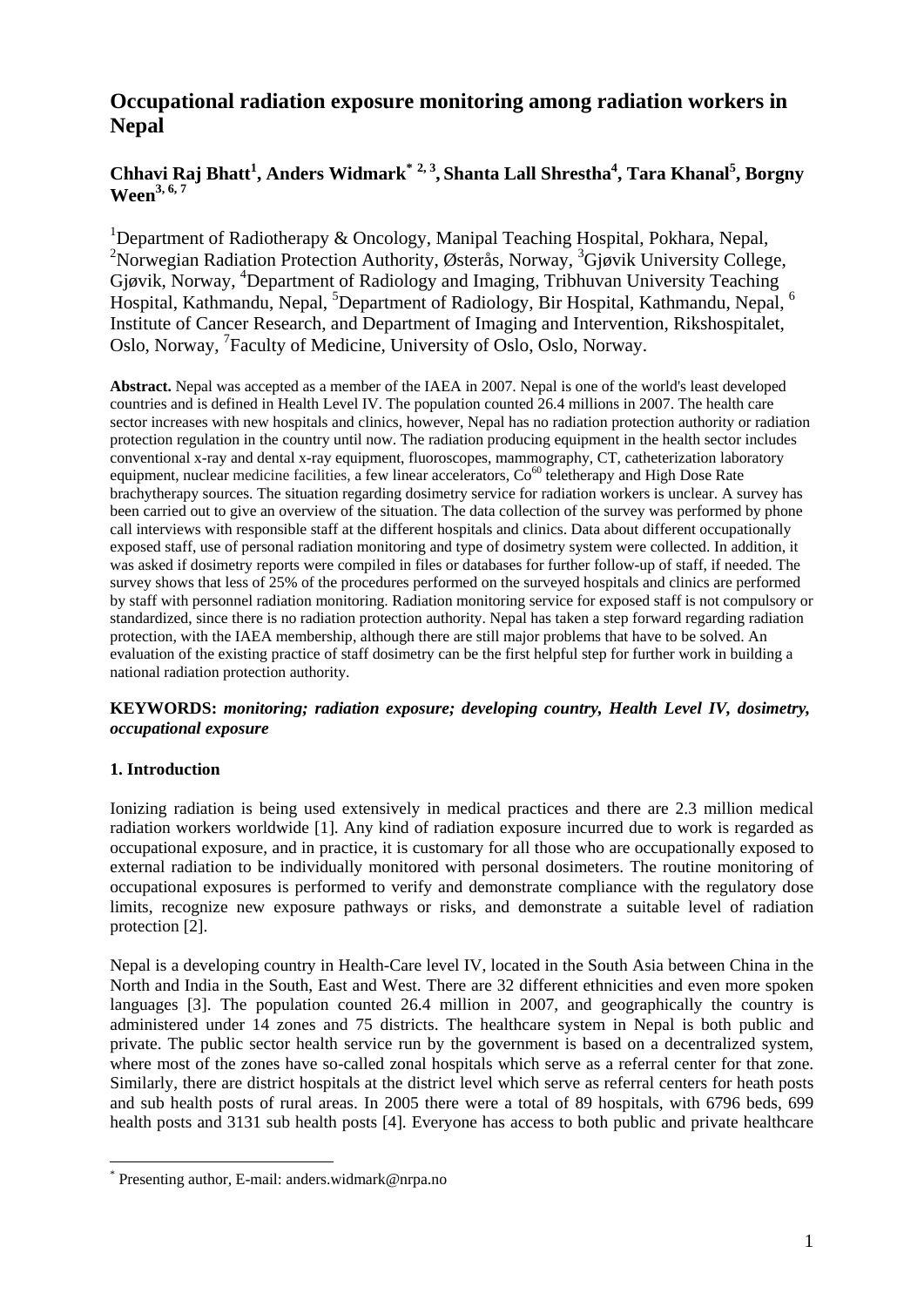systems if they can pay, but distance travelling from remote places and a limited number of hospital beds are in practice a big impediment [5].

The resources for health care are unduly low, and most of the radiology and radiotherapy resources are located in a few major cities. Health expenditures per capita in Nepal, at average exchange rate, were only \$12 in 2006, as compared with \$4976 of a developed country like Norway [6]. More rural hospitals are often in shortage of both equipment and qualified staff [7]. The number of qualified health professionals is small, and they are mainly employed in the bigger hospitals in Katmandu Valley [8]. There are different categories of qualified radiographers in Nepal but most of the radiographic examinations are performed by assistant radiographer or dark room assistants (professionals without any formal education in radiography and radiation protection) in small clinics and most of the small hospitals.

Nepal became a member of the IAEA in 2007. However, Nepal has no radiation protection authority and there is no radiation protection regulation, although a National Nuclear Policy has been formulated recently in 2007 [9]. General data about the health care system and particularly the radiology, nuclear medicine and radiotherapy service are limited and the situation regarding shielding and personnel dosimetry is unclear [1]. The aim of the study is to reveal the existing practice of staff dosimetry in Nepal.

## **2. Material and method**

A survey has been carried out, with the aim to reveal the situation regarding personnel dosimetry for occupationally exposed staff in the Nepalese health care enterprises (HCEs). A list of HCEs was collected from the Nepalese Ministry of Health and Population and the hospital telephone numbers were collected from Nepal Yellow pages hospital list. The list represented the largest radiological facilities in Nepal, comprising eight hospitals with radiation therapy and radiology departments in teaching hospitals and cancer hospitals, and a private run nuclear medicine department. In addition, Nepal has a large number of smaller clinics using radiology equipment. From these, 27 HCEs were randomly chosen from the group of regional hospitals, zonal hospitals, district hospitals, private nursing homes and x-ray clinics. In all, 35 different sites were included in the study.

A questionnaire consisting of closed and open-ended set of questions was prepared, focusing on the availability of equipment, different type of staff and competence, workloads, personal dosimetry service and the staffs' view about radiation protection. In addition it was asked if dosimetry reports were compiled in files or databases for further follow-up of staff, if needed. The data collection for the survey was performed by phone call interviews with responsible staff at the different HCEs, during a two weeks period. Additional contacts were made with Nepal Radiological Society and Nepal Radiologists Association for updated information about the number of different professionals in Nepal.

#### **3. Results**

The response rate was 100% and the respondents consisted of 21 (60%) radiographers, 5 (14%) assistant radiographers, 5 (14%) dark room assistants, 2 (6%) radiologists and 2 (6%) medical physicists. Most of the respondents (91%) were employed in radiology departments and the other 9% in radiotherapy departments. The study showed that radiology was used in all 35 HCEs interviewed. Twelve HCEs used radiation in operating theatres, 5 in radiotherapy departments and 1 in nuclear medicine department. One HCE offered only CT examinations. The activity in the radiological departments varied from 360 to 126 000 procedures per year (2007), with an average of 28 884 and a median of 16 200. The activity in the radiological departments comprised catheterization procedures, CT, intestinal barium procedures, skeleton and thorax (plain) x-rays (summarized in Table 1).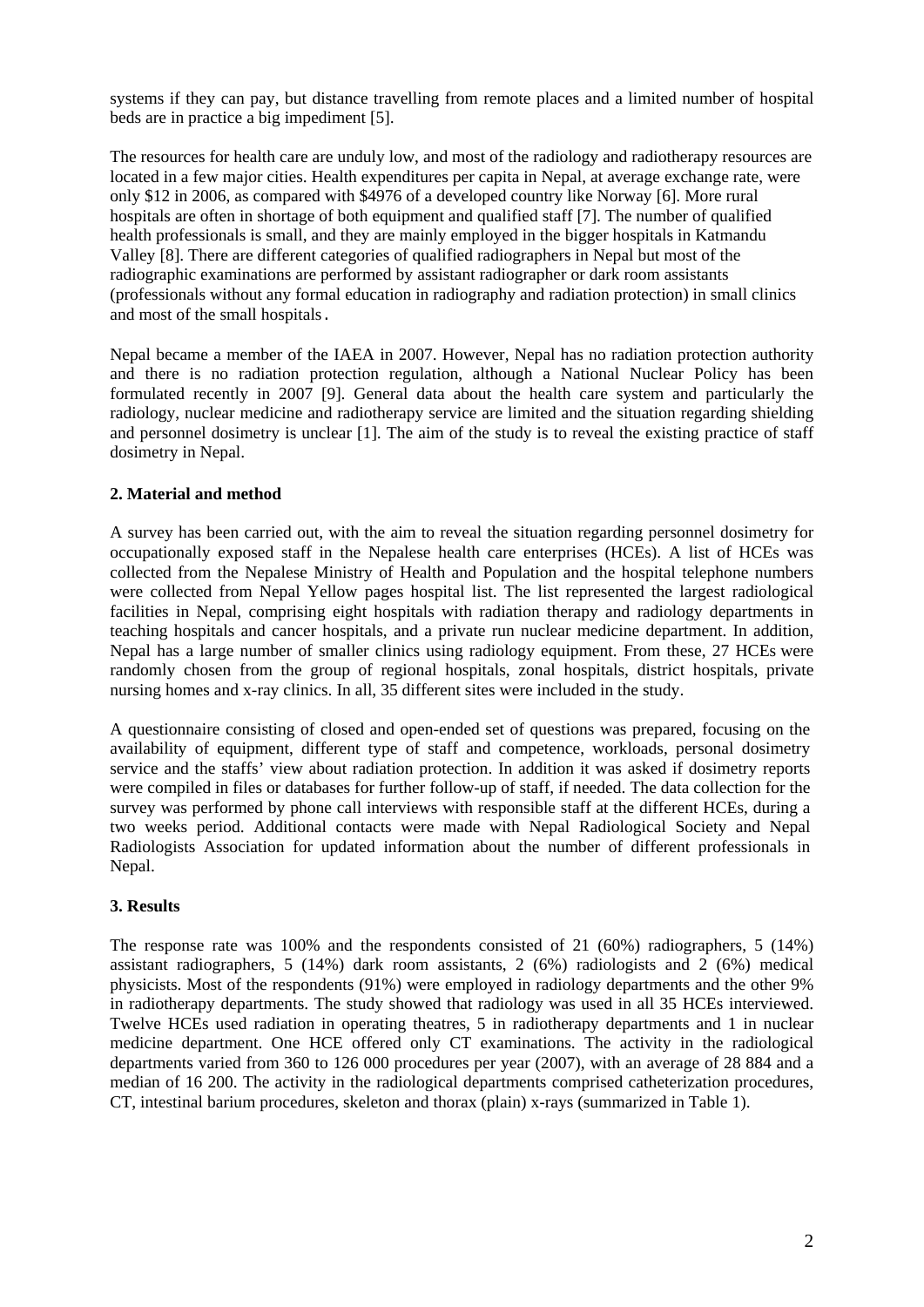| Type of procedure            | No. of HCEs |
|------------------------------|-------------|
| Angiography/catheterization  | 6(17%)      |
| CT                           | 13 (37%)    |
| Intestinal barium procedures | 20 (57%)    |
| Skeleton x-ray               | 34 (97%)    |
| Thorax x-ray                 | 34 (97%)    |

**Table 1:** Different type of radiological procedures performed at the different HCEs. One HCE performed only CT examinations.

The total number of staff, using radiation in all HCEs was 393 and 344 of them worked in radiological departments, 46 in radiotherapy departments and 3 in nuclear medicine department (Table 2).

|                      | No. of occupationally exposed staff in the HCEs |          |          |                                                        |
|----------------------|-------------------------------------------------|----------|----------|--------------------------------------------------------|
|                      | All HCEs                                        |          |          | Radiology dpt. Radiotherapy dpt. Nuclear Medicine dpt. |
| Average No. of staff |                                                 | 10       |          |                                                        |
| Median               |                                                 |          | h        |                                                        |
| Range                | $1-50$                                          | $1 - 50$ | $4 - 23$ |                                                        |
| Total No. of staff   | 393                                             | 344      | 46       |                                                        |

**Table 2:** Occupationally exposed staff in all HCEs and in the different departments.

Six (17%) of the HCEs stated that they monitored the staff with personal dosimeters, and the total number of monitored staff were 149. The personal radiation monitoring had existed for 4-9 years and all six HCEs used TLD badges supplied by Bhabha Atomic Research Center, Mumbai, India. The wearing period was three months and all dose data were kept in hospital records. Five of the 6 departments performing catheterization procedures and 16 out of 20 departments performing fluoroscopic gastro-intestinal and other procedures did not have any dosimetry service for the staff. The only participating HCE with nuclear medicine had personal radiation monitoring service, but 2 out of 5 hospitals with radiotherapy departments lacked the service. In one of the radiotherapy departments monitoring service was available from 1983 to 2006, but no monitoring are performed today.

Altogether the 35 HCEs performed totally 929 940 radiological procedures in 2007, and the 6 HCEs with personal radiation monitoring service performed a fraction of 226 640 procedures, which is less than 25% of the total. Four of the 6 respondents being monitored, stated they wore the badges over the lead aprons. Among the respondents from radiology departments 28 (80%) of them said that they have sufficient number of lead aprons for the staff and 26 (74%) of respondents were satisfied with the quality of lead aprons available. It was found to be 100 radiologists, 9 radiation oncologists, 10 medical physicists and 250 radiographers in Nepal (Table 3) [10-11].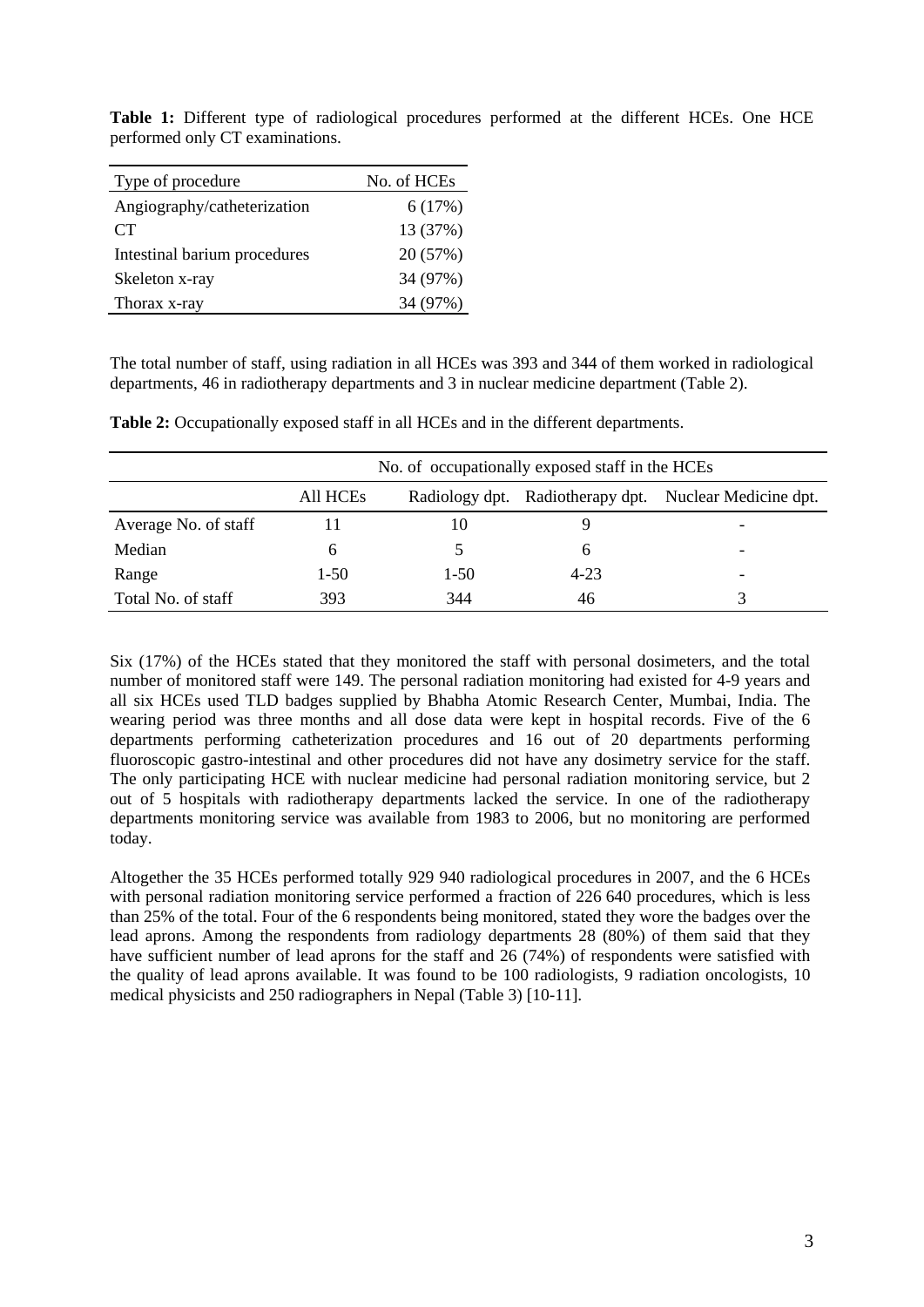**Table 3:** The total number of different health professions working with radiation, and the number of professions per million inhabitants.

| Profession                   | Total no. in Nepal | No. per million<br>inhabitants |
|------------------------------|--------------------|--------------------------------|
| Radiologists                 | 100                | 3.46                           |
| <b>Radiation Oncologists</b> |                    | 0.31                           |
| Medical physicists           | 10                 | 0.35                           |
| Radiographers                | 250                | $8.65^{a}$                     |

a) Includes radiological technologists and radiographers.

#### **4. Discussion**

Personnel monitoring of exposed staff is not mandatory in Nepal, resulting in more than 75% of all radiological procedures in Nepal are performed by non-monitored staff. Most of the staff performing the procedures doesn't have any formal education in radiation protection, and they will be exposed to an unknown amount of radiation. The radiation exposure to staff is much dependent on the frequency and type of procedures performed. A great number of the facilities performing X-ray are probably restricted to low dose procedures like plain thorax and skeleton x-ray, due to limitations of the equipment. Those procedures are maybe acceptable to perform without personnel dosimetry monitoring, if functional equipment, shielding devices and competence could be ensured. This is however normally not the case in Nepal, especially in the smaller hospitals and clinics, due to lack of qualified health staff in radiography. The survey showed i.e. that there are only 10 medical physicists' and about 100 radiologists in a population of 26.4 million inhabitants. Of the 250 radiographers, only a small fraction has a B.Sc degree. However, a strategic plan for human resources for health; 2003- 2017, has set an ambitious plan to increase the supply of radiographers by 1338% until 2017 [12]). This has shown to be a very challenging path ahead for the planners of the health and education sector.

The most exposed group is the staff working with catheterization procedures, where only 1 of 6 departments had monitoring service. In catheterization procedures, there are on a general basis, significant higher risk of receiving high staff doses, since the staff often have to stand near the patient during the exposures [13-15]. Other groups with potential high staff doses are personnel working with radiological intestinal barium procedures and fluoroscopic supervision during procedures in operation theatres. More studies are necessary to assess the magnitude of staff doses in those areas. This can, however, be a problem since the lack of medical physicists' competence in Nepal is substantial. An immediate action can be to prepare short basic lectures in radiation protection, suitable for internal education in the department. This can be a task for the professional organizations in Nepal.

There were 6 HCEs performing personnel monitoring of exposed staff, and fulfilled the IAEA requirement to have records on each employee's exposure dosage [16]. An individual cumulative dose will be possible to estimate for those who are monitored, but there are no regulatory dose limits to compare with. Personal dose readings can also be an important tool for evaluation and optimizing radiation protection and working technique during e.g. catheterization procedures.

The main standard regarding radiation protection of occupationally exposed staff is the Basic Safety Standard (BSS) from the IAEA [17]. According to the BSS shall occupational exposures be limited, as specified by the recommended dose limits of the International Commission on Radiological Protection (ICRP) [18]. Other detailed requirements are also given in BSS regarding e.g. training in radiation protection, health surveillance of workers, pregnant workers and individual monitoring, amongst other factors. The BSS also state that a full and proper implementation of the BSS requires that a regulatory authority is established by the government, with the aim to regulate the introduction and conduct of any practice involving sources of radiation. Beside the limited health care and educational resources in Nepal, the lack of a regulatory authority for radiation protection is a problem. The country has neither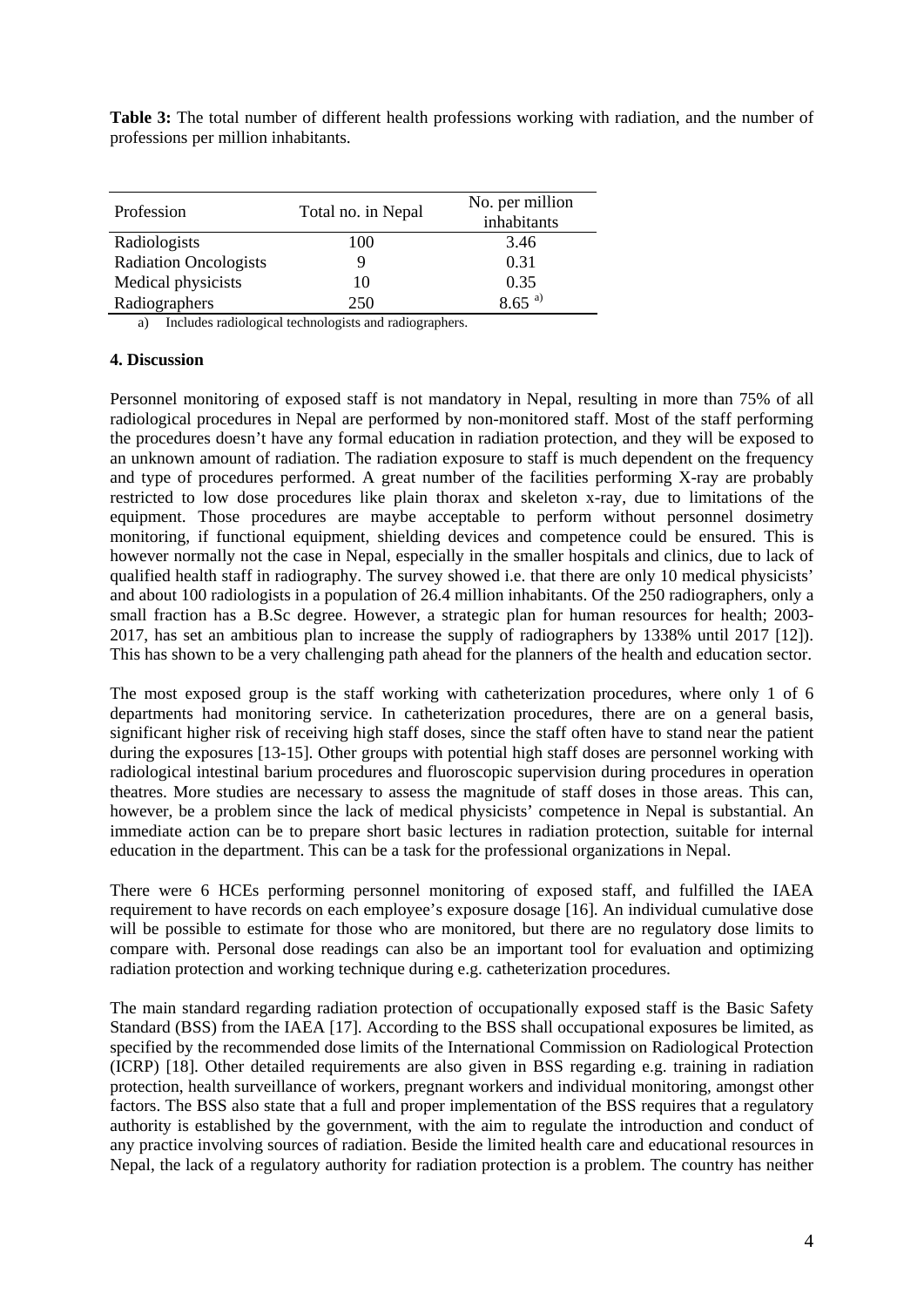any radiation protection regulation and there are no requirements for dose monitoring or dose limits for exposed staff. However, a work in radiation protection has been initiated and is formulated in a National Nuclear Policy [9].

# **5. Conclusions**

There are few health workers in Nepal being monitored with personal dosimetry. The staff doses to those involved in catheterization procedures is unknown, and they also lack an important tool for evaluation and optimization of radiation protection. Studies with assessments of staff doses are desirable to carry out, but probably practically complicated due to the lack of competent staff and equipment. An immediate action can be to prepare basic educational material in radiation protection and disseminate the information to the concerned. One of the most urgent needs is, however, the establishment of a radiation protection regulatory body, which can regulate, guide and carry out inspections in radiological practices in the country. Nepal has newly become a member of the IAEA, and the membership will hopefully highlight radiation protection issues and bring expertise in to the country through IAEA and increased international collaboration.

## **REFERENCES**

- 1. UNITED NATIONS SCIENTIFIC COMMITTEE ON THE EFFECTS OF ATOMIC RADIATION. UNSCEAR 2000 Report to the General Assembly. Vol. 1: Sources and effects of ionizing radiation. New York, (2000). www.unscear.org (19.06.2008).
- 2. COVENS C, BERUS D, BULS N, CLERINX P, VANHAVERE F. Personal dose monitoring in hospitals: Global assessment, critical applications and future needs. Radiation Protection Dosimetry. Vol. 124, No. 3, pp. 250–259 (2007).
- 3. MAYHEW B. Nepal. 7th ed. Lonely Planet Publications, (2006).
- 4. CENTRAL BUREAU OF STATISTICS. Nepal in figures 2007. http://www.cbs.gov.np (23.06.2008)
- 5. BRAUN CH, ITANO JK. Cancer care in Nepal. Variables that affect diagnosis, treatment and prognosis: A case study. Cancer Nursing. Vol.24, No.2, (2001).
- 6. WORLD HEALTH ORGANIZATION. The world health report 2006: Working together for health. Report of the director general. Geneva,  $(2006)$ .
- 7. BRANT WE, BUDHATHOKI TB, PRADHAN R. Radiology in Nepal. AJR: 259-262, (1996).
- 8. RAI SK, RAI G, HIRAI K, ABE A, OHNO Y. The health system in Nepal: An introduction. Environmental Health and Preventive Medicine 6(1), 1, (2001).
- 9. Ministry of Environment, Science and Technology. National Nuclear Policy of Nepal 2064 (2007).
- 10. NEPAL RADIOLOGISTS ASSOCIATION. Dr. Benu Lohani, General Secretary (personal communication).
- 11. NEPAL RADIOLOGICAL SOCIETY, Shanta Lall, advisory member (personal communication).
- 12. HORNBY P, OZCAN S, GHIMIRE R. Strategic Plan for Human Resources of Nepal 2003-2017. Ministry of health, Kathmandu, Nepal (2003).
- 13. INTERNATIONAL COMMISSION ON RADIOLOGICAL PROTECTION. Avoidance of radiation injuries from medical interventional procedures, ICRP Publication 85. Pergamon, Elsevier, Oxford, (2000). Annals of the ICRP, 30(2).
- 14. VANO E, GONZALES L, BENEYTEZ F, MORENO F. Lens injuries induced by occupational exposure in non-optimized interventional radiology laboratories. British Journal of Radiology, 71, 728, (1998).
- 15. PAULSEN GU, SEKSE T, WIDMARK A. Annual dose statistics from the Norwegian Radiation Protection Authority 2006. StrålevernRapport 2007:8. Norwegian Radiation Protection Authority Østeraas, (2007) (in Norwegian).
- 16. INTERNATIONAL ATOMIC ENERGY AGENCY. Thematic safety areas: Occupational exposure control. IAEA Bulletin, 47(2), 53, (2006).
- 17. INTERNATIONAL ATOMIC ENERGY AGENCY. International Basic Safety Standards for Protection against Ionizing Radiation and for the Safety of Radiation Sources, Safety Series No. 115, Vienna, (1996).